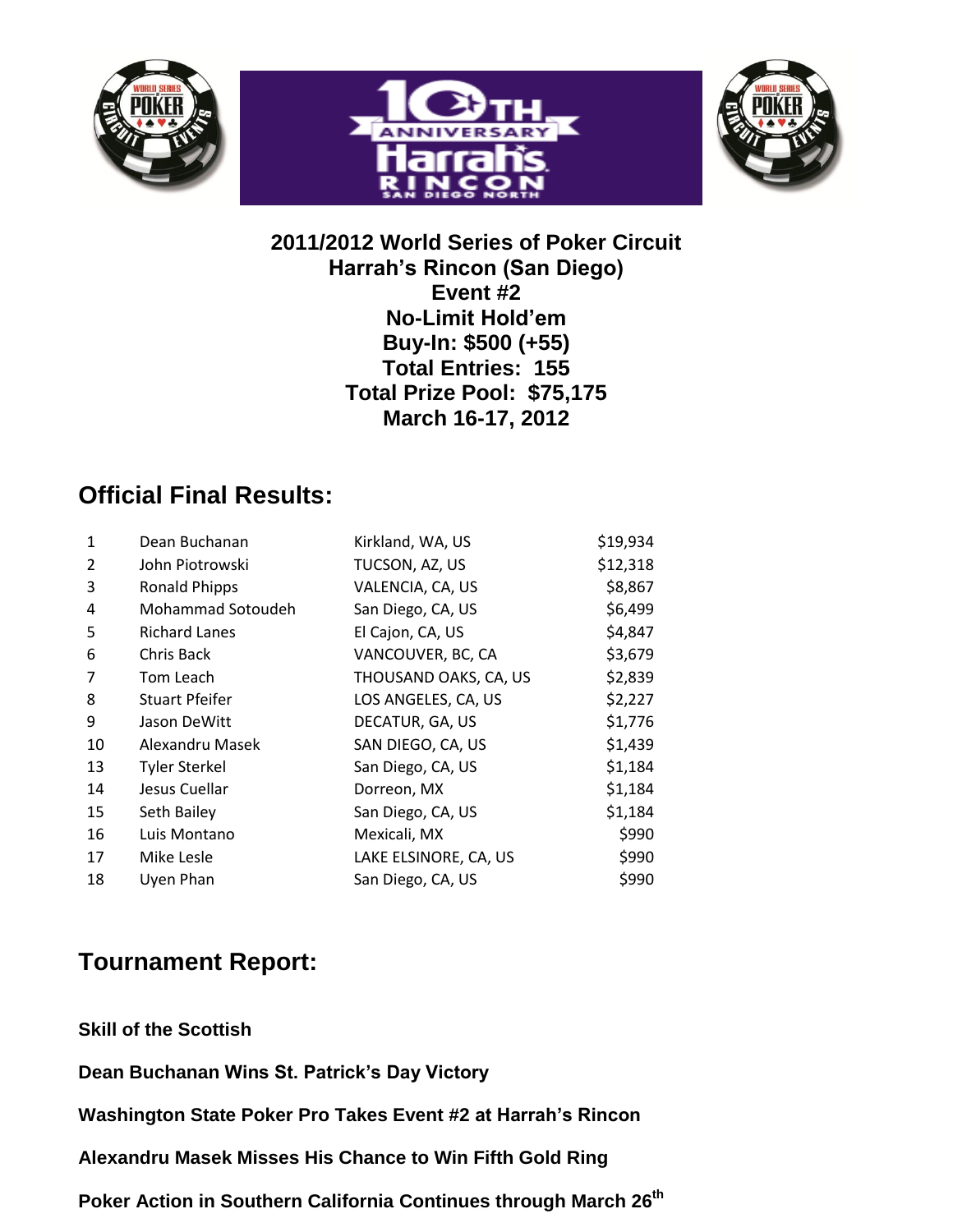**Rincon Reservation, CA (March 17, 2012) –** Saturday was St. Patrick's Day and Dean Buchanan did his best to celebrate the festive occasion in style.

He also ended up with a lot of green.

The 22-year-old professional poker player from Kirkland, WA won the most recent World Series of Poker Circuit event, held at Harrah's Rincon, near San Diego.

Buchanan topped a relatively small but tough field of competitors, including a final table with some highly-accomplished players. But the toughest opponent of all turned out to be John Piotrowski, who finished as the runner up. In fact, the heads-up match between Buchanan and Piotrowski lasted nearly three hours, leaving both of the finalists in a near state of mental exhaustion.

For his victory, Buchanan collected \$19,934 in prize money. He was also rewarded with his first gold ring, the ultimate token of achievement for winning a WSOP Circuit event.

There's an old saying about nothing being more powerful than the "Luck of the Irish." But Buchanan, who proudly says he's Scottish might insist, the Irish luck was overcome by Scottish skill.

…………………

Going into the final table, much of the excitement focused on Alexandru Masek, the local parttime poker player from San Diego, who is one of the WSOP Circuit's most successful performers in recent years. He had a chance to make poker history in this day, had he won what would have been his fifth World Series of Poker Circuit gold ring.

Masek arrived in the final ten with four WSOP Circuit victories. He came close to a fifth win two months ago in The Bicycle Casino's Main Event championship. But he finished as the runner up to Freddy Deeb. Masek is still attempting to join the all-time wins leader – Mark "Pegasus" Smith, from Georgetown, KY.

The 27-year-old recent law school graduate started the (unofficial) final table with an above average chip count. But he ran into two tough beats early on and ultimately went out disappointing fashion – tenth place.

Another big name who made it to the finale was Jason DeWitt, who won a WSOP gold bracelet two years ago in Las Vegas. He has amassed \$1.4 million in WSOP-earnings alone and hoped to add to that figure with a deep run in this event. But DeWitt busted out a few hands following Masek's elimination and was forced to swallow the bitter pill of a ninth-place finish. DeWitt, who is originally from Georgia, and now resides in the San Diego area, will certainly be a player to watch for the remainder of this tour stop.

……………

The second of a dozen gold ring tournaments began on Friday with Event #2 – a \$555 buy-in No-Limit Hold'em competition. The tournament attracted 155 entries. The total prize pool came to \$75,175. The top 18 players were paid. All players who cashed received WSOP Circuit National Championship ranking points.

A full list of all players who cashed in Event #2 can be seen at WSOP.COM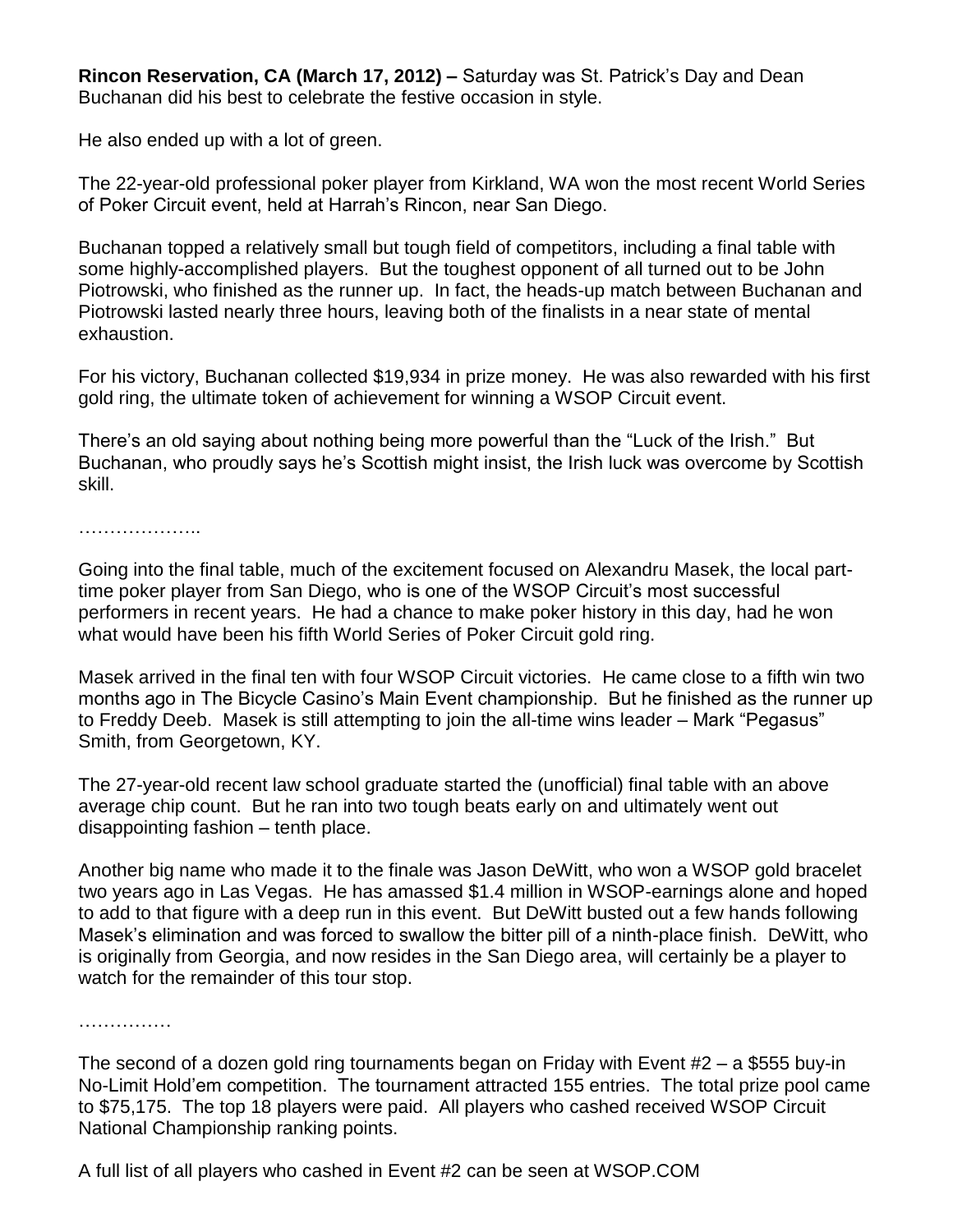The tournament was played over two consecutive days. Only 12 survivors took seats on the second day of action, played on a rainy Saturday.

Following two hours of play on Day Two, the final table was set once Alexandru Masek hit the rail in tenth place. John Piotrowski arrived among the final nine as chip leader – and ended up finishing second.

The final playing session began at 3 pm local time. Play finished at midnight making the total duration about nine hours. The official order of finish was as follows:

**9 th Place –** Jason DeWitt finished in ninth place. The former WSOP gold bracelet winner (\$5,000 buy-in No-Limit Hold'em – 2010) cashed for the second time on the WSOP Circuit, following a final table appearance at last year's Regional Championship, held in Chicago. DeWitt also has 13 cashes at the WSOP in Las Vegas.

**8 th Place –** Stuart Pfeifer came in eighth place. He is a reporter for the famed Los Angeles Times. Pfeifer has enjoyed some success as a part-time player. He has made three final tables this year alone – with previous deep runs at The Bicycle Casino and Caesars Palace Las Vegas.

**7 th Place –** Tom Leach was the seventh-place finisher. He is from Thousand Oaks, CA. This marked his second time to cash on the WSOP Circuit.

**6 th Place –** Chris Back finished in sixth place. He is a 27-year-old poker player from Vancouver, BC (Canada). Back has several major wins in online poker and is now making his mark in live tournament play, as well. So far, he's two cashes in two events here at Harrah's Rincon (22 $<sup>nd</sup>$  in</sup> Event #1).

**5 th Place –** Rich Lanes ended up in fifth place. He is a 52-year-old mortgage broker from San Diego. This was only the second WSOP Circuit Lanes has played, which makes his finish in this event all the more impressive.

**4 th Place –** Mohammad Sotoudeh finished in fourth place. He is a 48-year-old Iranian-born scientist now residing in San Diego. This was his third WSOP Circuit entry and first time to cash.

**3 rd Place –** Ronald Phipps came in third place. He is a 33-year-old programmer from Santa Clarita, CA. This was his best WSOP-related finish, following a fifth-place showing in a gold ring event last year at Harrah's Rincon. He's also won a few events played elsewhere, including a victory at the Binion's Classic in Las Vegas. Interestingly, Phipps had a most unusual career several years ago. He was a professional paintball player.

**2 nd Place –** John Piotrowski proved to be tough as nails in the heads-up matchup, but ended up in second place. The 49-year-old self-employed insurance agent from Tucson, AZ enjoyed his deepest run following a fifth-place finish in a previous event played here at Harrah's Rincon.

When heads-up play began, Buchanan enjoyed a 3 to 1 chip advantage over Piotrowski. But anyone who thought the final match would go fast might as well have gone out and seen a movie. Perhaps even a double feature. It took nearly 100 hands for Buchanan to accomplish the victory.

**1 st Place –** Dean Buchanan became the second WSOP Circuit champion crowned this year at Harrah's Rincon. He won \$19,934 for the victory. He was also presented with his first gold ring.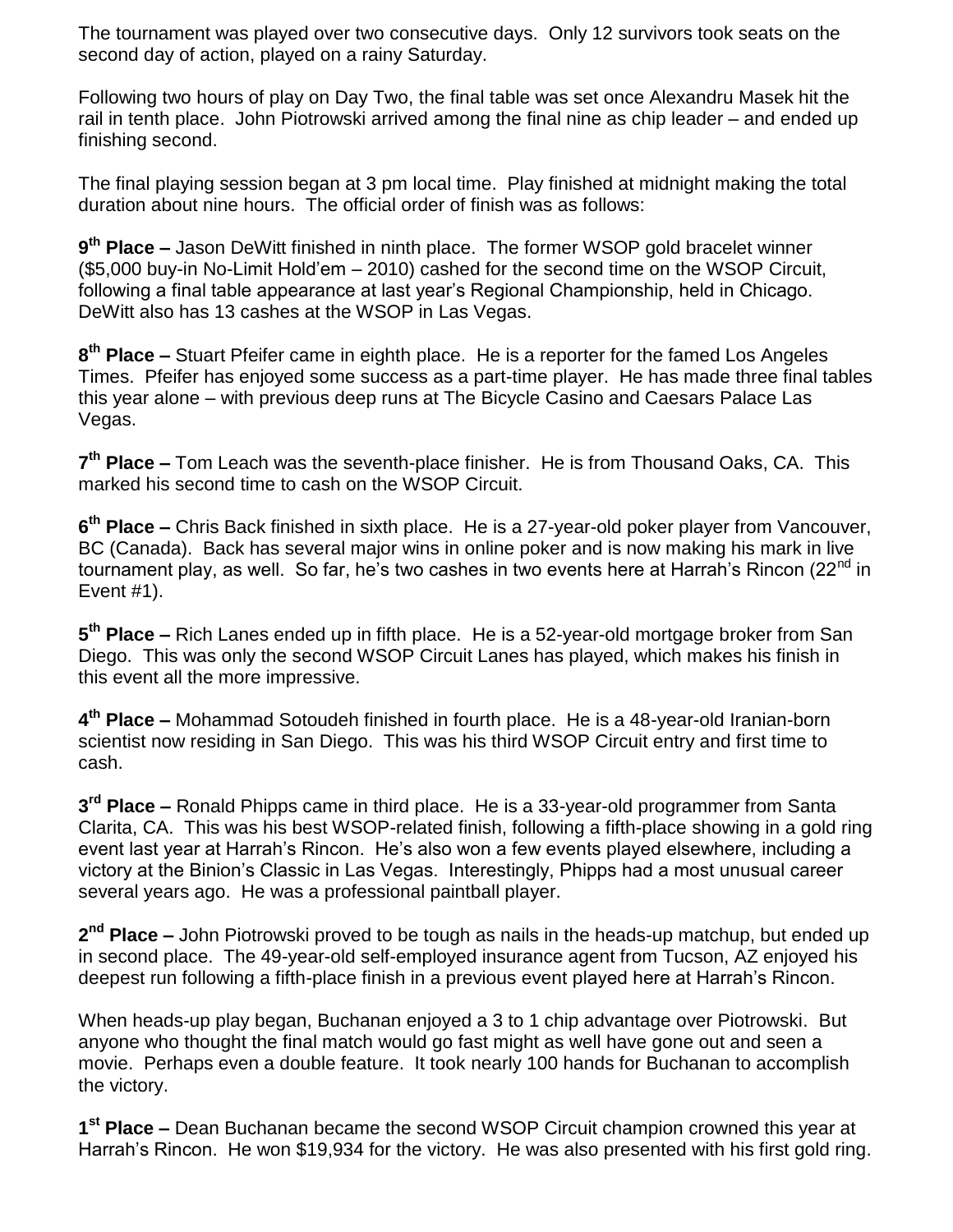With his victory, Buchanan moves into the top spot (tied for first place with Event#1 winner Randy Paguio) as the early leader in this WSOP Circuit's "Best All-Around Player" standings. The player who accumulates the most overall points in Harrah's Rincon's twelve combined gold ring tournaments receives a pre-paid entry into the \$1 million 2011-2012 WSOP Circuit National Championship. At least two players from this tournament series will qualify for the WSOP Circuit National Championship, which is classified as a WSOP gold bracelet event. The other automatic qualifier will be the winner of Main Event championship (to be held March 24-26).

With the second tournament wrapped up, there are still ten more gold ring events remaining in what is being billed as a "12 rings in 12 days" poker series. The WSOP Circuit at Harrah's Rincon continues through March 26<sup>th</sup>. This year's schedule includes not only all the gold ring events, but multiple second-chance tournaments, single table and mega satellites, plus cash games going around the clock inside the action-packed poker room

………………..

#### **RIVERCARD POKER TOURNAMENT AT HARRAH'S RINCON**

Harrah's Rincon hosted the tenth "RiverCard Quest for the Cup" poker tournament, which started and completed on the same day as World Series of Poker Circuit Events #2 and #3.

RiverCard has been marvelously successful as a local poker phenomenon, which is now branching into a regional force. Sometime soon, organizers (Greg Whistler and Jim Page) hope to expand the brand nationally, and even internationally.

RiverCard, which is based in San Diego, is a collection of dedicated poker players who congregate at local casinos in order to fraternize and participate in a poker tournament. At stake is a giant silver trophy, which resembles the National Hockey League's Stanley Cup. Each tournament winner has his or her name inscribed on the base of the trophy. There's also some serious prize money for those who finish in-the-money.

RiverCard events are drawing an average of 200-300 players per event. A Harrah's Rincon casino executive praised the poker group, saying they tend to support other tournaments being held, as well.

For more information about this group, visit: [www.river-card.com](http://www.river-card.com/)

………………..

#### **MORE ABOUT THE WSOP CIRCUIT AT HARRAH'S RINCON**

The Harrah's Rincon Casino and Resort, nestled in the cool mountains 45-miles away from sunny San Diego, is jointly owned and operated by the Rincon San Leandro Band of Indians and Caesars Entertainment.

Harrah's Rincon has been one of only three flagship Caesars Entertainment properties which have hosted a tour stop during each and every season, since the WSOP Circuit was launched back in 2005.

This year's "12 Rings in 12 Days" series is taking place March 15-26. As has been the case for all previous major poker events, all action is held inside an expansive grand ballroom located on the first floor, adjacent to the main casino.

Harrah's Rincon is widely considered to be one of most upscale properties on the WSOP Circuit. The casino and poker room draws mostly from the Los Angeles and San Diego areas.